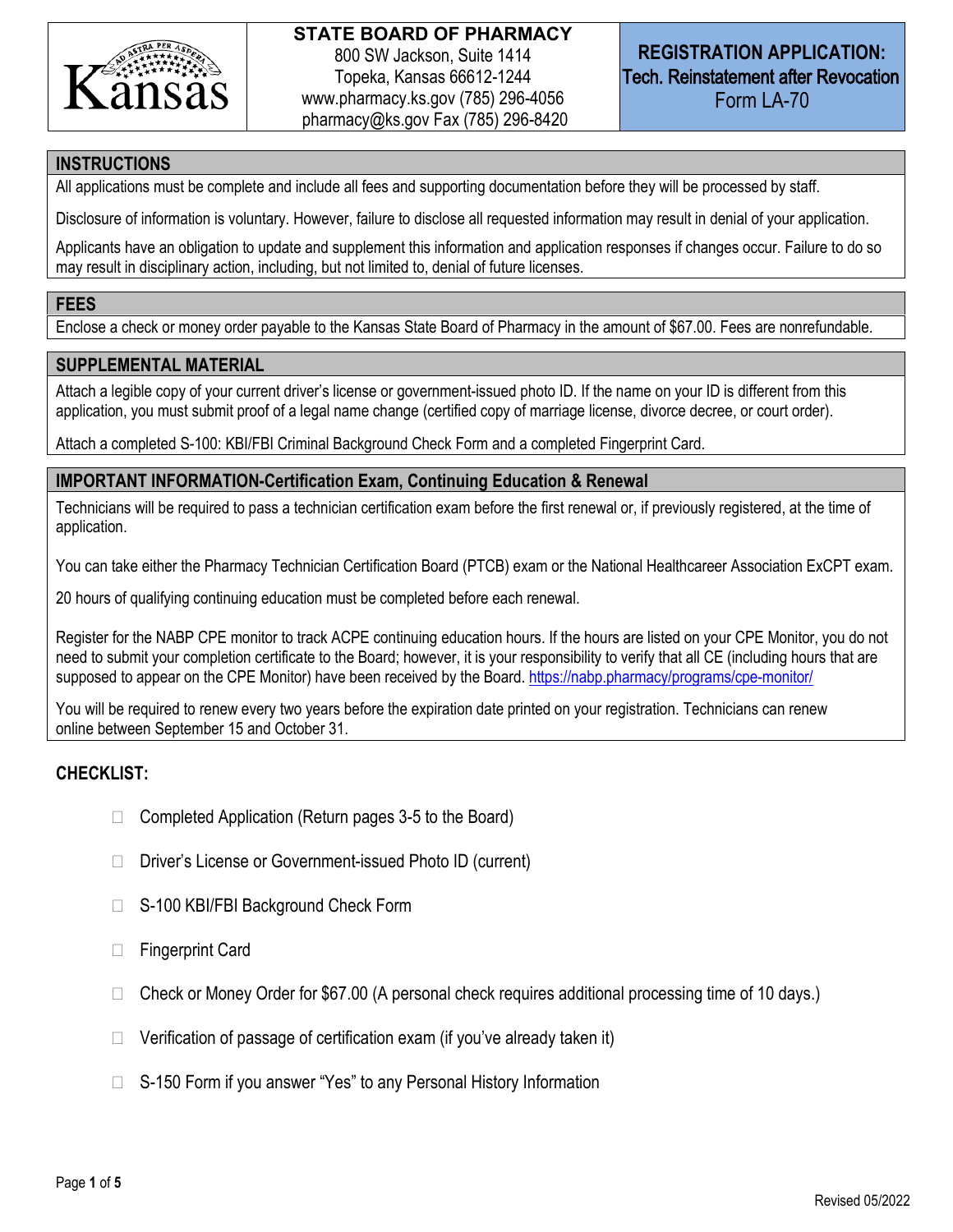

# **STATE BOARD OF PHARMACY** 800 SW Jackson, Suite 1414 Topeka, Kansas 66612-1244 www.pharmacy.ks.gov (785) 296-4056

pharmacy@ks.gov Fax (785) 296-8420

# **HOW TO FILL OUT THE FBI FINGERPRINT CARD**

Using a BLACK INK pen, pre-fill the blocks below on the fingerprint card before arriving at the law enforcement agency (LEA). DO NOT SIGN in the block 'SIGNATURE OF PERSON FINGERPRINTED.' Place the fingerprint card, waiver, application, and payment in a pre-addressed stamped envelope to the Kansas State Board of Pharmacy, 800 SW Jackson, Ste 1414, Topeka KS 66612-1244.

Go to your local LEA or the Kansas Bureau of Investigation. Be sure to bring your driver's license for identification. Give the envelope with your fingerprint card, waiver, application, and payment to the LEA. The LEA will complete your fingerprints and complete the waiver. Sign the fingerprint card in front of the law enforcement officer. The LEA should place the completed fingerprint card, waiver, application, and payment in the postage paid pre-addressed envelope you provided and mail the information directly to the Board of Pharmacy.

### **DO NOT BEND, CREASE, OR FOLD THE FBI FINGERPRINT CARD.**

A delay in the processing of your FBI criminal background is commonly caused by incomplete fingerprint cards and poor quality of fingerprints.

**DO NOT CONTACT THE KBI OR THE FBI** about the status of your criminal background check. These agencies notify the Kansas State Board of Pharmacy when the check is complete. Allow 2-3 weeks for the FBI background check to be complete.

Complete the following blocks on the FBI Fingerprint card:

**Last name, first name, middle name** 

**Signature of person fingerprinted**: DO NOT SIGN UNTIL FINGERPRINTED

**Aliases**: other names you have used, i.e. nicknames, maiden names, etc.

**ORI**: this field MUST read: KS920152Z KS BD OF PHARMACY TOPEKA, KS

**Date of Birth**: Month/Day/Year

**Residence of person fingerprinted**: Street address or PO Box, City, State, Zip

**Citizenship**: i.e. United States, Mexico, Canada, England, etc.

**Sex**: M=Male, F=Female

**Race**: W=White, H=Hispanic, B=Black, I=American Indian or Alaskan Native, A=Asian or Pacific Islander, U=Unknown **Height (HGT)**: Height in feet and inches, i.e. 5'11'' is "511" or 6'1' is "61"

**Weight (WHT)**: Weight in pounds, i.e. 160 lbs. is "160"

**Eyes**: Color, BLU=Blue, BRO=BROWN, GRE=Green, GRY=Gray, HAZ=Hazel, XXX=Unknown

**Hair**: Color, BAL=Bald, BLK=Black, BLN=Blond (or Strawberry), BRO=Brown, GRY=Gray (or partially Gray), RED=Red (or Auburn), SDY=Sandy

WHI=White, XXX=Unknown

**Place of Birth**: U.S. State or Foreign Country

**Employer and Address**: None if you are unemployed

**Reason Fingerprinted**: This field MUST read Kansas Board of Pharmacy KSA 65-1696

**Social Security Number**. If you do not have a Social Security Number, enter the appropriate MNU prefix code available at www.fbi.gov.

Leave all other spaces blank: OCA, FBI, MNU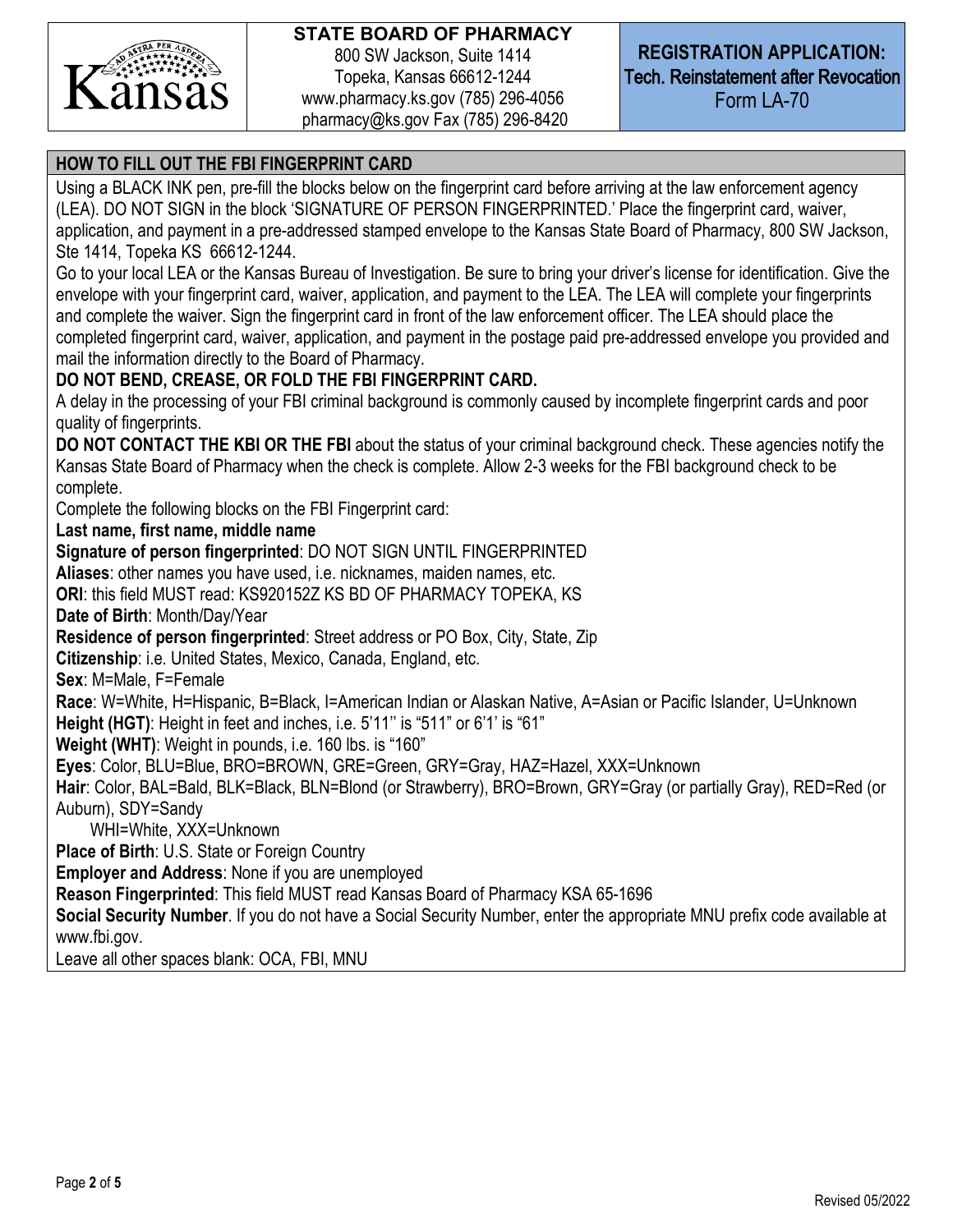

# **STATE BOARD OF PHARMACY**

800 SW Jackson, Suite 1414 Topeka, Kansas 66612-1244 www.pharmacy.ks.gov (785) 296-4056 pharmacy@ks.gov Fax (785) 296-8420

#### **APPLICANT INFORMATION**

| <b>First Name</b>                                                                                                                                                                                                                                                          | Middle Name |                         | Last Name                                                                                               |  |  |  |  |
|----------------------------------------------------------------------------------------------------------------------------------------------------------------------------------------------------------------------------------------------------------------------------|-------------|-------------------------|---------------------------------------------------------------------------------------------------------|--|--|--|--|
| Social Security Number*                                                                                                                                                                                                                                                    |             | Other Name(s) Used:     |                                                                                                         |  |  |  |  |
| Date of Birth                                                                                                                                                                                                                                                              | Age         | Gender<br>M<br>$\Box$ F | Place of Birth (City, State)                                                                            |  |  |  |  |
| <b>Permanent Mailing Address</b>                                                                                                                                                                                                                                           |             |                         |                                                                                                         |  |  |  |  |
| City                                                                                                                                                                                                                                                                       | State       | Zip                     | County                                                                                                  |  |  |  |  |
| Home Phone                                                                                                                                                                                                                                                                 | Cell Phone  |                         | Email                                                                                                   |  |  |  |  |
| NABP eProfile ID (if you have one)                                                                                                                                                                                                                                         |             |                         |                                                                                                         |  |  |  |  |
| *Your social security number is required pursuant to 42 U.S.C. 666(a)(13), K.S.A. 74-148 and K.S.A. 39-758, and may be provided to the Kansas Department of Revenue or Kansas<br>Department for Children and Families for child support enforcement purposes upon request. |             |                         |                                                                                                         |  |  |  |  |
| <b>No</b><br>Are you a member of the military or a military spouse requesting expedited review?<br>Yes.                                                                                                                                                                    |             |                         |                                                                                                         |  |  |  |  |
|                                                                                                                                                                                                                                                                            |             |                         | If yes, please check one of the following and provide the requested documentation with the application: |  |  |  |  |
| Current military servicemember - military ID                                                                                                                                                                                                                               |             |                         |                                                                                                         |  |  |  |  |
| Military spouse - military spouse ID                                                                                                                                                                                                                                       |             |                         |                                                                                                         |  |  |  |  |
| Veteran with honorable discharge – military ID and DD-214                                                                                                                                                                                                                  |             |                         |                                                                                                         |  |  |  |  |
| Are you a United States citizen?<br>No<br>Yes<br>If no, refer to the federal form I-9 list of acceptable documents and submit a copy of:<br>One selection from List A OR<br>A combination of one selection from List B AND one selection from List C                       |             |                         |                                                                                                         |  |  |  |  |
| No<br>Have you passed a pharmacy technician certification exam?<br><b>ExCPT</b><br>If yes, please indicate which organization administered the exam:<br><b>PTCB</b><br>If yes, attach verification                                                                         |             |                         |                                                                                                         |  |  |  |  |
| ]No Have you graduated from High School or a GED program?<br>Yes<br>If you are currently enrolled in High School or a GED program, please provide a letter of good standing from your<br>High School or GED program administrator                                          |             |                         |                                                                                                         |  |  |  |  |
| No Have you been hired as a pharmacy technician?<br>Yes<br>If yes, please provide the pharmacy registration number: _2-<br>*If you do not know the Pharmacy Registration Number, go to https://ksbop.elicensesoftware.com/portal.aspx                                      |             |                         |                                                                                                         |  |  |  |  |
| Initials:                                                                                                                                                                                                                                                                  |             | OFFICE USE ONLY         |                                                                                                         |  |  |  |  |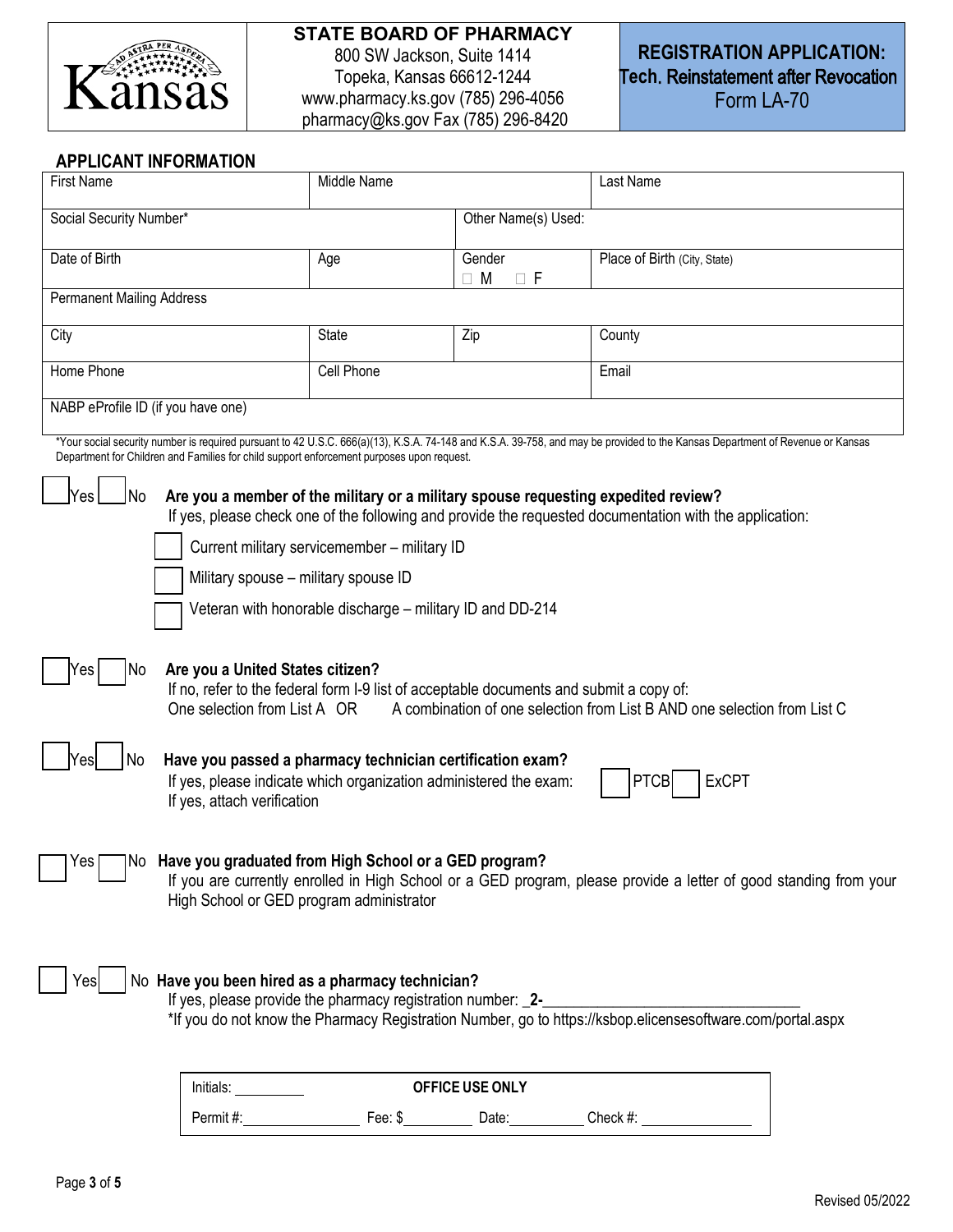

### **STATE BOARD OF PHARMACY** 800 SW Jackson, Suite 1414 Topeka, Kansas 66612-1244 www.pharmacy.ks.gov (785) 296-4056 pharmacy@ks.gov Fax (785) 296-8420

#### **REGISTRATION HISTORY INFORMATION**

Provide a history of all technician registrations or permits held in other states, districts, or jurisdictions (attach additional sheets, if needed).

The Board works with the National Association of Boards of Pharmacy and National Practitioner Databank to receive information about any professional or occupational license, permit, or registration held by the applicant. Any discipline, reprimand, or other action against one of these licenses, registrations, or permits should also be disclosed to the Board on the application.

| <b>State</b> | <b>Registration Number</b> | <b>Issue Date</b> | <b>Expiration Date</b> | Discipline (Yes/No) | Registration Status (active/good<br>standing, expired, suspended, etc) |
|--------------|----------------------------|-------------------|------------------------|---------------------|------------------------------------------------------------------------|
|              |                            |                   |                        |                     |                                                                        |
|              |                            |                   |                        |                     |                                                                        |
|              |                            |                   |                        |                     |                                                                        |
|              |                            |                   |                        |                     |                                                                        |

### **PERSONAL HISTORY INFORMATION**

| ו בושטואוט וויון ואוטוויון באזוטטא                                                                                                                                                                                                                                                                                                                                                                                                                                                                                     |
|------------------------------------------------------------------------------------------------------------------------------------------------------------------------------------------------------------------------------------------------------------------------------------------------------------------------------------------------------------------------------------------------------------------------------------------------------------------------------------------------------------------------|
| WARNING: The following questions should be carefully reviewed. The Board may deny an application, limit/suspend/revoke a registration, or issue<br>a fine against anyone that has obtained or attempted to obtain a registration by false or fraudulent means, including misrepresentation on an<br>application (K.S.A. 65-1627). The law does not require this misrepresentation be made intentionally for the Board to take action.                                                                                  |
| The Board contracts with the Kansas Bureau of Investigation to conduct a complete background check on each applicant. Personal history and<br>disciplinary questions must be answered honestly on all applications to avoid negative consequences. Required disclosures include all arrests<br>and/or charges, even if a charge was never filed, the charge was dismissed, there was no conviction, a court date hasn't been scheduled, or the<br>applicant completed a diversion or suspended imposition of sentence. |
| $\Box$ Yes $\Box$ No<br>1. Has there been a denial of initial or renewal application, revocation, suspension, voluntary surrender, or any other disciplinary<br>action taken by the State of Kansas or any other jurisdiction against any professional or occupational license or registration<br>held by you?                                                                                                                                                                                                         |
| $\Box$ No<br>$\mathsf{\mathsf{Nes}}$<br>2. Have you ever been the subject of any disciplinary action taken against a professional or occupational license or registration?                                                                                                                                                                                                                                                                                                                                             |
| $\Box_{\text{No}}$<br>$\sqcup$ Yes<br>3. Are there any pending or unresolved complaints or investigations against you by any licensing authority or professional or<br>occupational association?                                                                                                                                                                                                                                                                                                                       |
| 4. Is there any disciplinary action pending against you by any licensing jurisdiction, the USDA, DEA, or any other federal or state<br>∃Yes<br>$\square$ No<br>drug enforcement authority?                                                                                                                                                                                                                                                                                                                             |
| $\Box$ $\gamma$ <sub>es</sub> $\Box$ <sub>No</sub><br>5. Have you been charged with or convicted of (includes plea of guilty or no contest) a criminal offense or is there any criminal<br>charge now pending against you (other than minor traffic violations) in any state or federal court whether or not a sentence<br>was imposed, suspended, or diverted? This includes misdemeanors.                                                                                                                            |
| $\Box$ Yes<br>$\Box$ No<br>6. Have you ever been pardoned from a felony or misdemeanor criminal conviction?                                                                                                                                                                                                                                                                                                                                                                                                            |
| $\square$ Yes<br>$\Box$ No<br>7. Have you ever had a felony or misdemeanor conviction expunged from your record?                                                                                                                                                                                                                                                                                                                                                                                                       |
| 8. Have you ever been charged with or convicted of (includes plea of guilty or no contest) or charged with a violation of any federal<br>$\Box$ Yes<br>$\Box$ No<br>or state drug law(s) or rule(s) whether or not a sentence was imposed, suspended, or diverted?                                                                                                                                                                                                                                                     |
| 9. Are you now or have you in the last five years been treated for a drug or alcohol addiction or participated in any substance<br>$\Box$ Yes<br>$\Box$ No<br>abuse rehabilitation program?                                                                                                                                                                                                                                                                                                                            |
| $\Box$ Yes $\Box$ No<br>10. Do you have any physical or mental health condition (including but not limited to alcohol or substance use) that currently<br>impairs your ability to practice your profession in a competent, ethical, and professional manner?                                                                                                                                                                                                                                                           |
| If you answered YES to any of the above questions, please attach Form S-150: Personal History.                                                                                                                                                                                                                                                                                                                                                                                                                         |